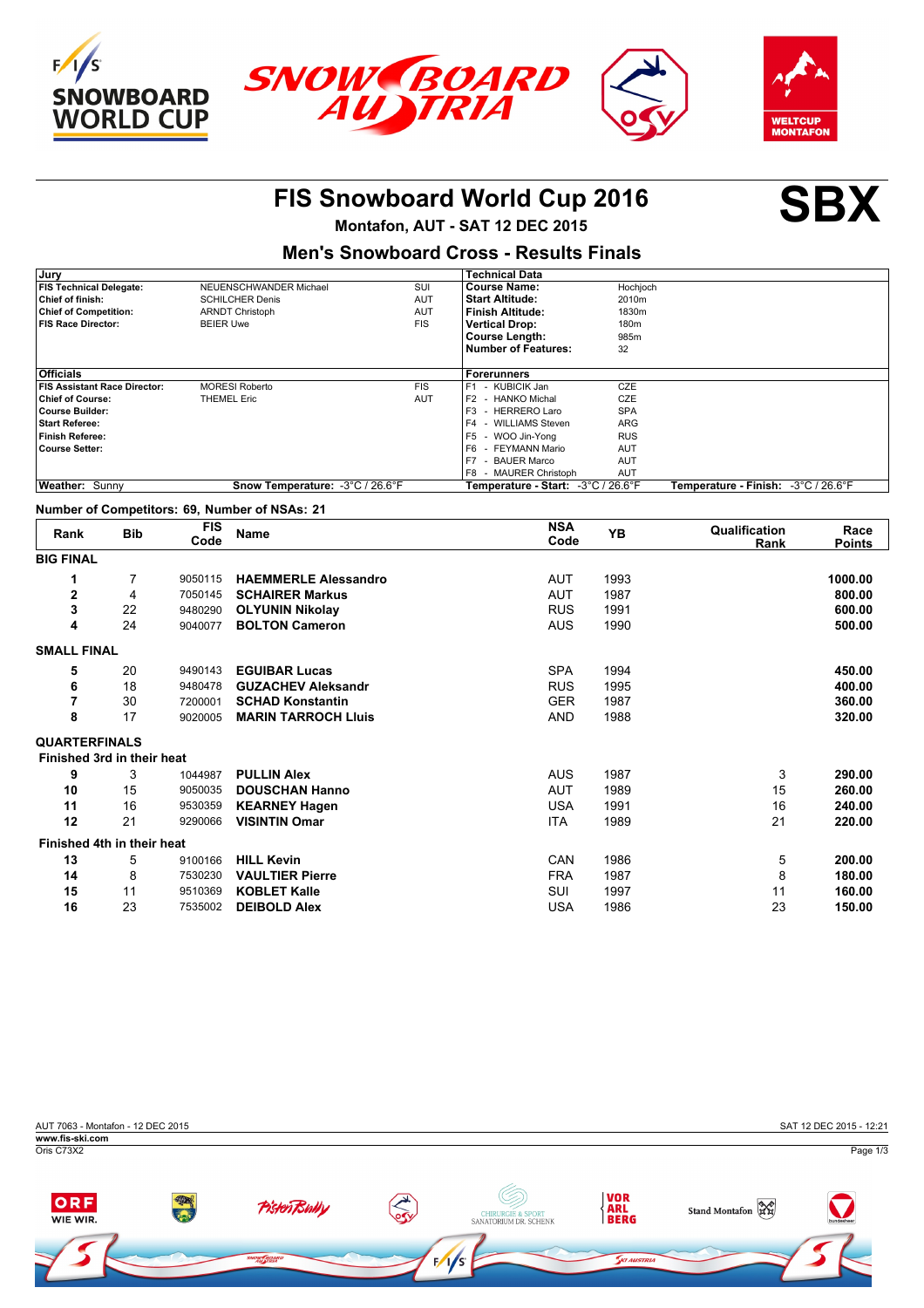





## **FIS Snowboard World Cup 2016 SBX**



**Montafon, AUT - SAT 12 DEC 2015**

| <b>Men's Snowboard Cross - Results Finals</b> |
|-----------------------------------------------|
|                                               |

| Rank                        | <b>Bib</b> | <b>FIS</b><br>Code | <b>Name</b>                 | <b>NSA</b><br>Code | YB   | Qualification<br>Rank | Race<br><b>Points</b> |
|-----------------------------|------------|--------------------|-----------------------------|--------------------|------|-----------------------|-----------------------|
| <b>1/8 FINALS</b>           |            |                    |                             |                    |      |                       |                       |
| Finished 3rd in their heat  |            |                    |                             |                    |      |                       |                       |
| 17                          | 2          | 9040149            | <b>HUGHES Jarryd</b>        | <b>AUS</b>         | 1995 | 2                     | 140.00                |
| 18                          | 6          | 7538572            | <b>PERATHONER Emanuel</b>   | <b>ITA</b>         | 1986 | 6                     | 130.00                |
| 19                          | 9          | 9300459            | <b>MOMONO Shinya</b>        | <b>JPN</b>         | 1992 | 9                     | 120.00                |
| 20                          | 19         | 9420079            | <b>MYHRE Christian Ruud</b> | <b>NOR</b>         | 1991 | 19                    | 110.00                |
| 21                          | 26         | 9530331            | <b>DIERDORFF Mick</b>       | <b>USA</b>         | 1991 | 26                    | 100.00                |
| 22                          | 29         | 9040162            | <b>THOMAS Matthew</b>       | <b>AUS</b>         | 1995 | 29                    | 90.00                 |
| 22                          | 28         | 9050096            | <b>HAEMMERLE Michael</b>    | <b>AUT</b>         | 1991 | 28                    | 90.00                 |
| 24                          | 32         | 9050199            | <b>JUD Sebastian</b>        | AUT                | 1995 | 32                    | 70.00                 |
| Finished 4th in their heat  |            |                    |                             |                    |      |                       |                       |
| 25                          |            | 9420018            | <b>SIVERTZEN Stian</b>      | NOR.               | 1989 |                       | 60.00                 |
| 26                          | 10         | 9100603            | <b>BROCHU Baptiste</b>      | CAN                | 1994 | 10                    | 50.00                 |
| 27                          | 12         | 9290174            | <b>SOMMARIVA Lorenzo</b>    | <b>ITA</b>         | 1993 | 12                    | 45.00                 |
| 28                          | 14         | 9490102            | <b>HERNANDEZ Regino</b>     | <b>SPA</b>         | 1991 | 13                    | 40.00                 |
| 29                          | 25         | 9510100            | <b>WATTER Tim</b>           | <b>SUI</b>         | 1991 | 25                    | 36.00                 |
| 30                          | 27         | 9050229            | <b>PACHNER Lukas</b>        | <b>AUT</b>         | 1991 | 27                    | 32.00                 |
| Did not start in their heat |            |                    |                             |                    |      |                       |                       |
| 31                          | 13         | 9100092            | <b>ROBANSKE Christopher</b> | CAN                | 1989 | 13                    | 28.00                 |
| 32                          | 31         | 9530138            | <b>BAUMGARTNER Nick</b>     | <b>USA</b>         | 1981 | 31                    | 26.00                 |